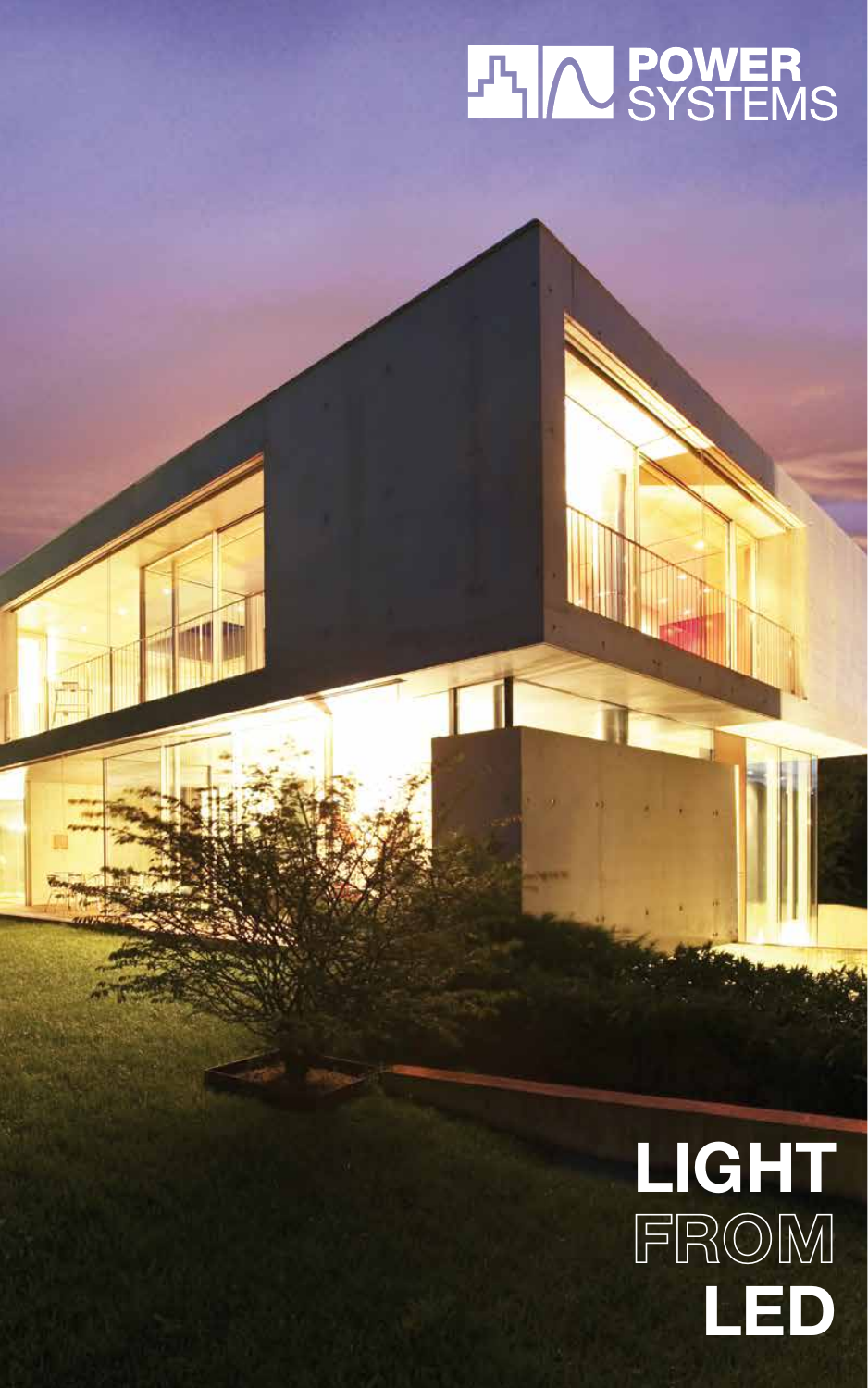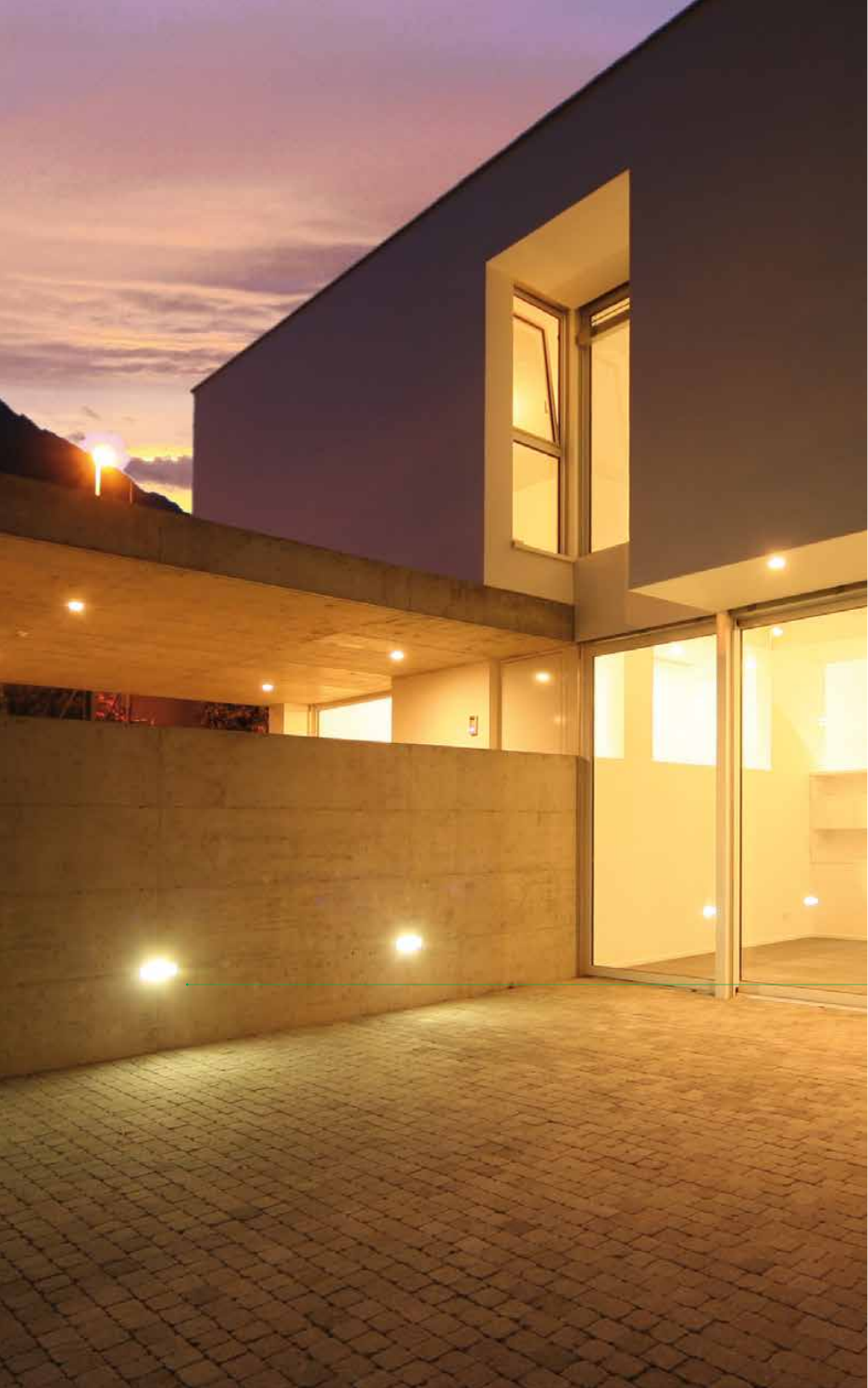## Innovative Solution for a Healthy Light

Our constant striving towards technical perfection has bore fruits in the development of future-oriented products with LED technology. We are able to offer you a most unique LED lighting solution without any potentially harmful 'light blinking'. Through a challenging and therefore seldom used analog dimming, we achieve a 'healthy light' for your living and working environment.

Independent and Flexible

With our products, the decision is yours which LED manufacturers to buy from and when. Our power supplies can drive most major LED brands. They are independent from your choice of LED manufacturers, and with or without DALI control input.

The flexibility that comes from our own development facility in Germany enables you to find quickly the perfect lighting solution for your own unique application. With our own production facilities in Germany and in China, we are able to offer the best value and response speed for both small and large quantity orders.

Give yourself the opportunity to be informed and impressed by our new LED product lines.

Audrea Luie Lille Middel

General Manager General Manager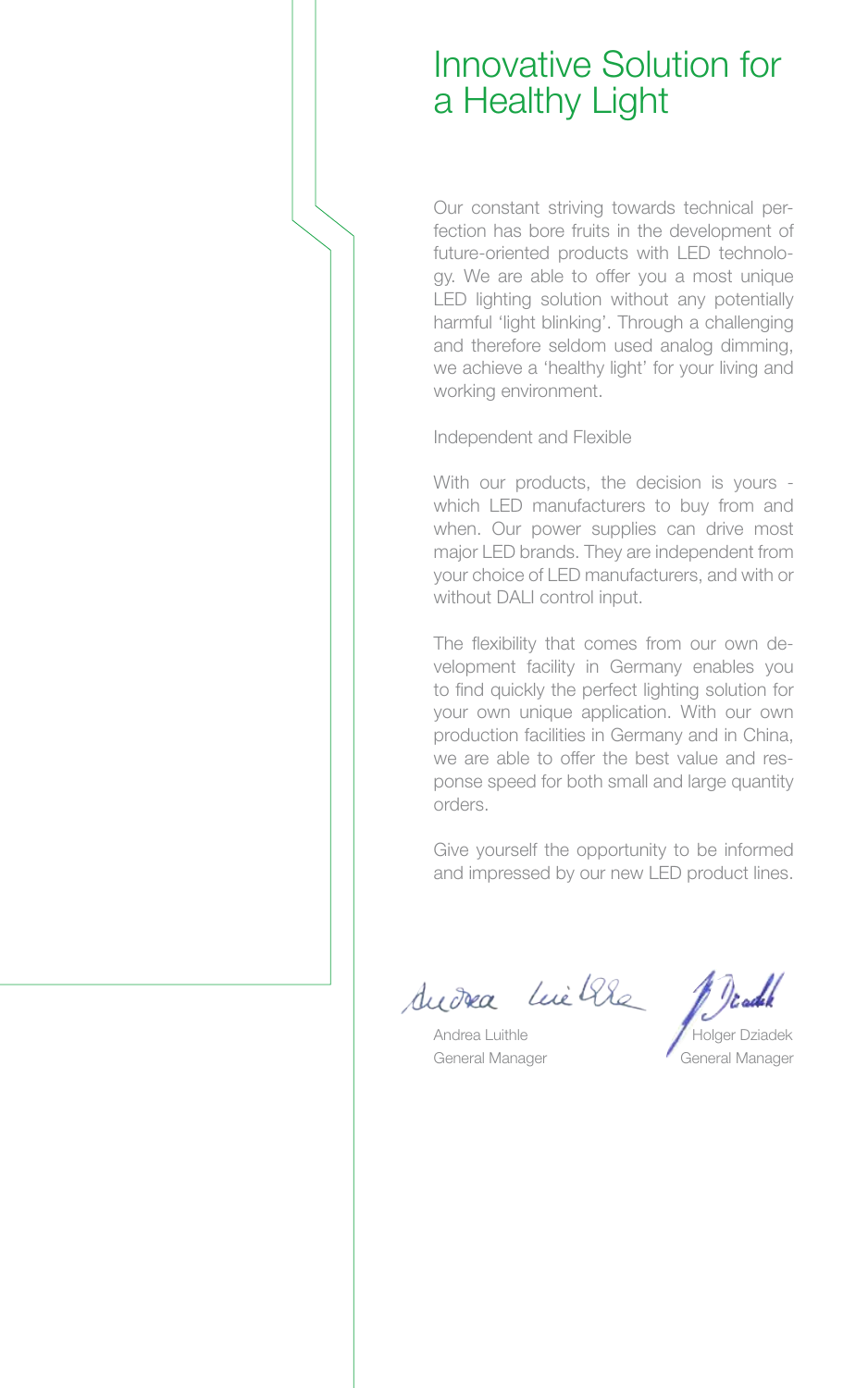## We Provide You with the Foundation for an Optimal Lighting

Power Systems LED power supplies are highly efficient and dependable power stations for the complex world of LED lighting. In order to realize the potential of LED technology, a suitable power supply is essential, to provide especially a stable current flow so that the expensive LEDs can always provide the best luminance with ideal power consumption within the promised life time.

LED lighting is a developing and fasting change world. New products are constantly emerging with varying demands on output currents. Do you need to search every time for a new power supply? Our answer is NO. With our patented Power Systems plug-in technique, every user can adjust easily and safely for themselves the desired output current by simply plugging in a different chip with a higher output current value without stopping your application (hot-swappable). There is:

- no need to use computer programming.
- no risk of false settings.
- no complex measurements to be done.
- and most importantly no need to change your power supplies every time you develop a new lighting product.

For many product models, a DALI control input is optionally available, so that the power supplies can be controlled from a DALI central digital system. Their dimming functions are also achieved through analog methods which avoid light blinking and EMI problems.

Power Systems power supplies can be used with all brands of LEDs and can be easily integrated within your favorite LED system environment. With a high efficiency of up to 96% percent and a wide product range from 6 to 200 Watt, our power supplies are the ideal components for a sophisticated lighting system. We also provide specially developed cooling mechanisms, both active and passive. Together with our wide range of output currents and light colors, we equip you with the highest flexibility.

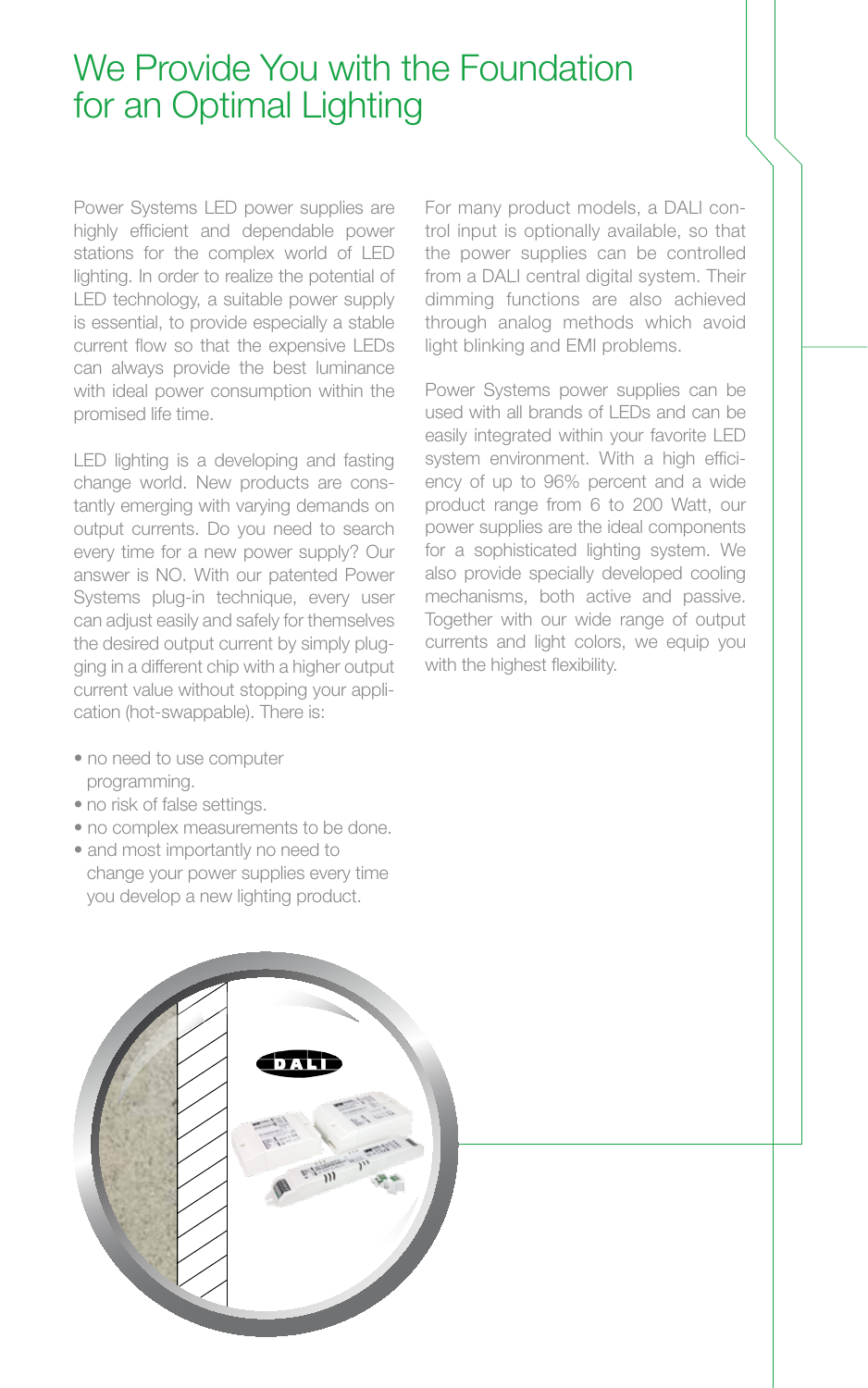# **power supply LED PATENTED**

2012年10月14日 2013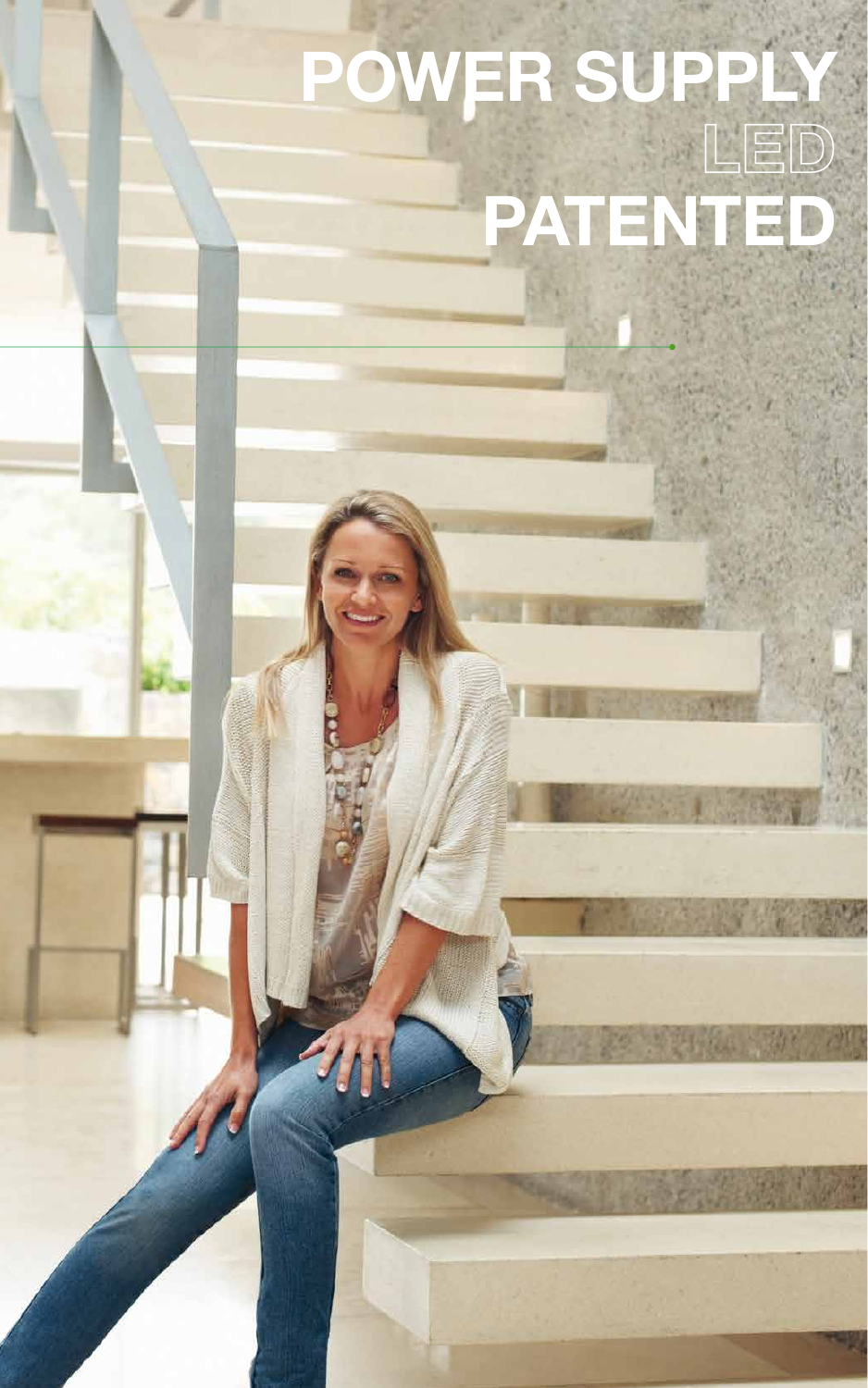# **LED LIGHTNING SYSTEM**

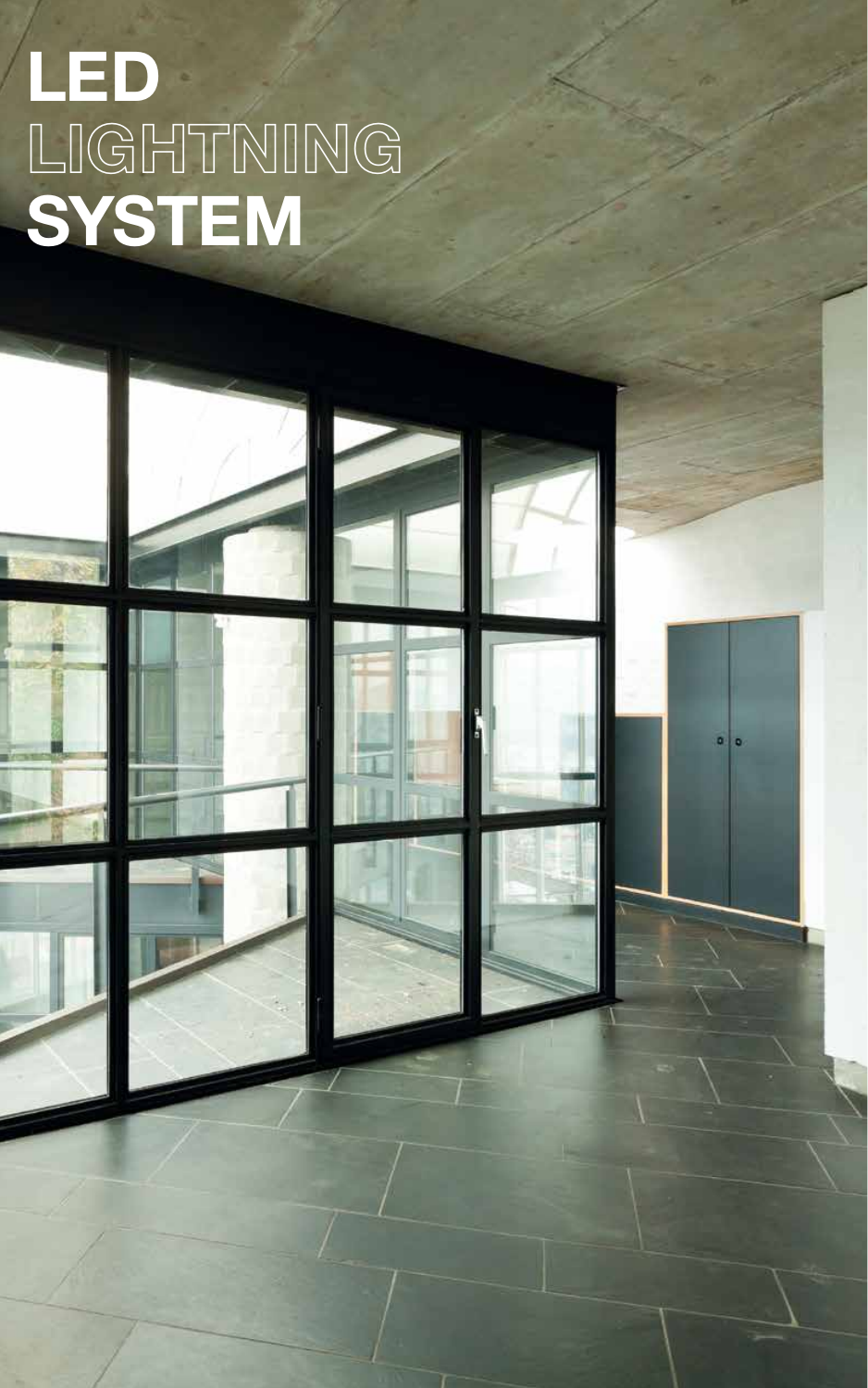## System Performance with an Affordable **Price**

Power Systems LEDengine: matured perfection in LED technology for a wide application range. Especially for lighting of large halls, exhibitions or business premises, our LEDengine impresses all with its high quality and great value-for-money ratio. Together with our power supply, the LEDengine is the perfect partner for most COB LED brands. Together they form a most efficient total solution that gives you the best system performance. This is our answer to your search for the best combination of LEDs, LEDengines and LED power supplies.

The seal 'Made in Germany' is in many ways synonymous with quality and dependability. Our products attest to this by using the more costly soldering as our only connecting method. This choice is based on the unique ability of soldering to achieve enormously long life-time stability for the lighting system in contrast with other much cheaper connecting methods such as the LED holder.

Take our claim and test our products for yourself. You will be amazed by the many technical possibilities and business advantages of the Power Systems new LED product lines.

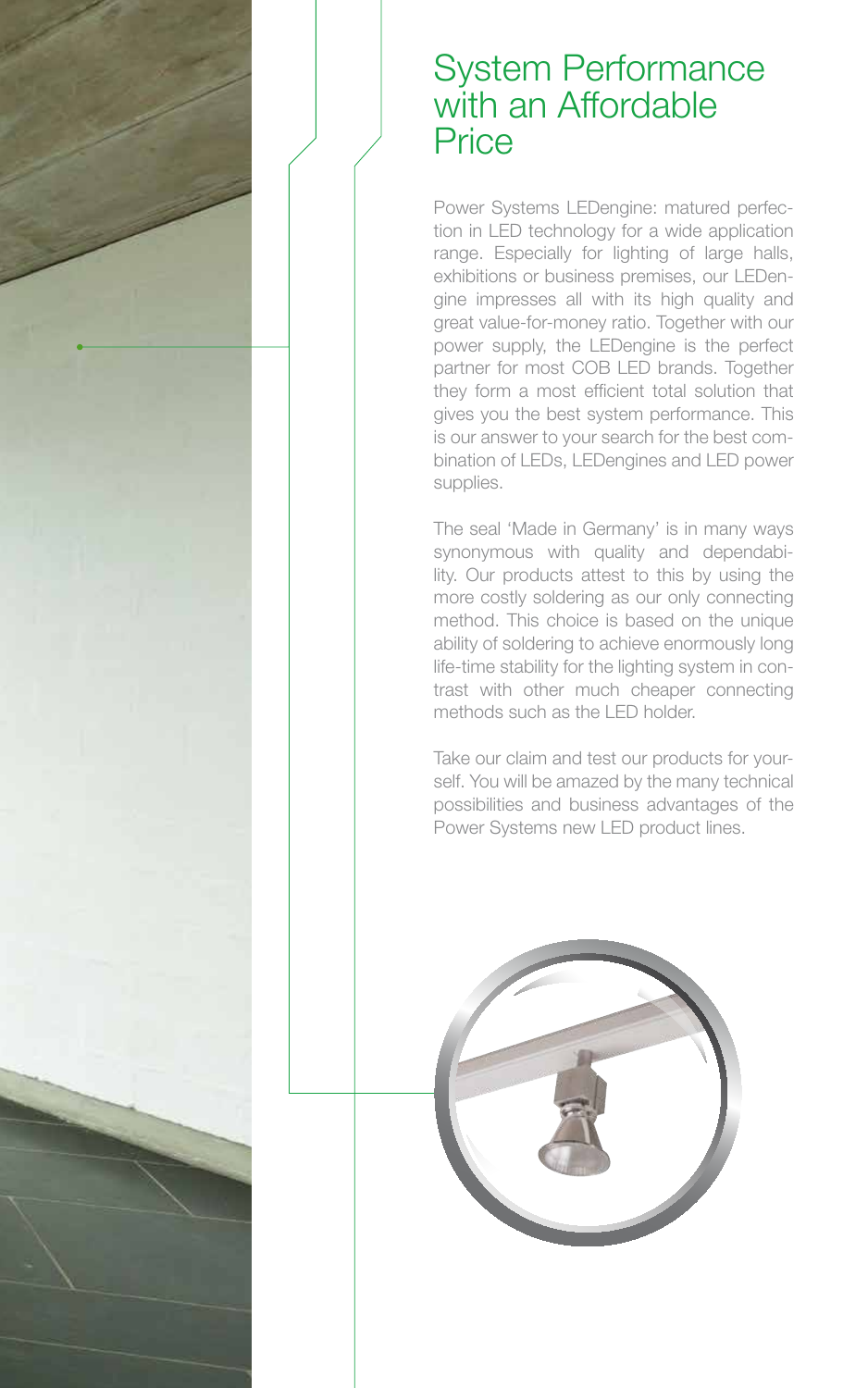## **LEDengine LED SYSTEMS**

 $\overline{\mathbf{u}}$ 

 $\overline{\mathbf{u}}$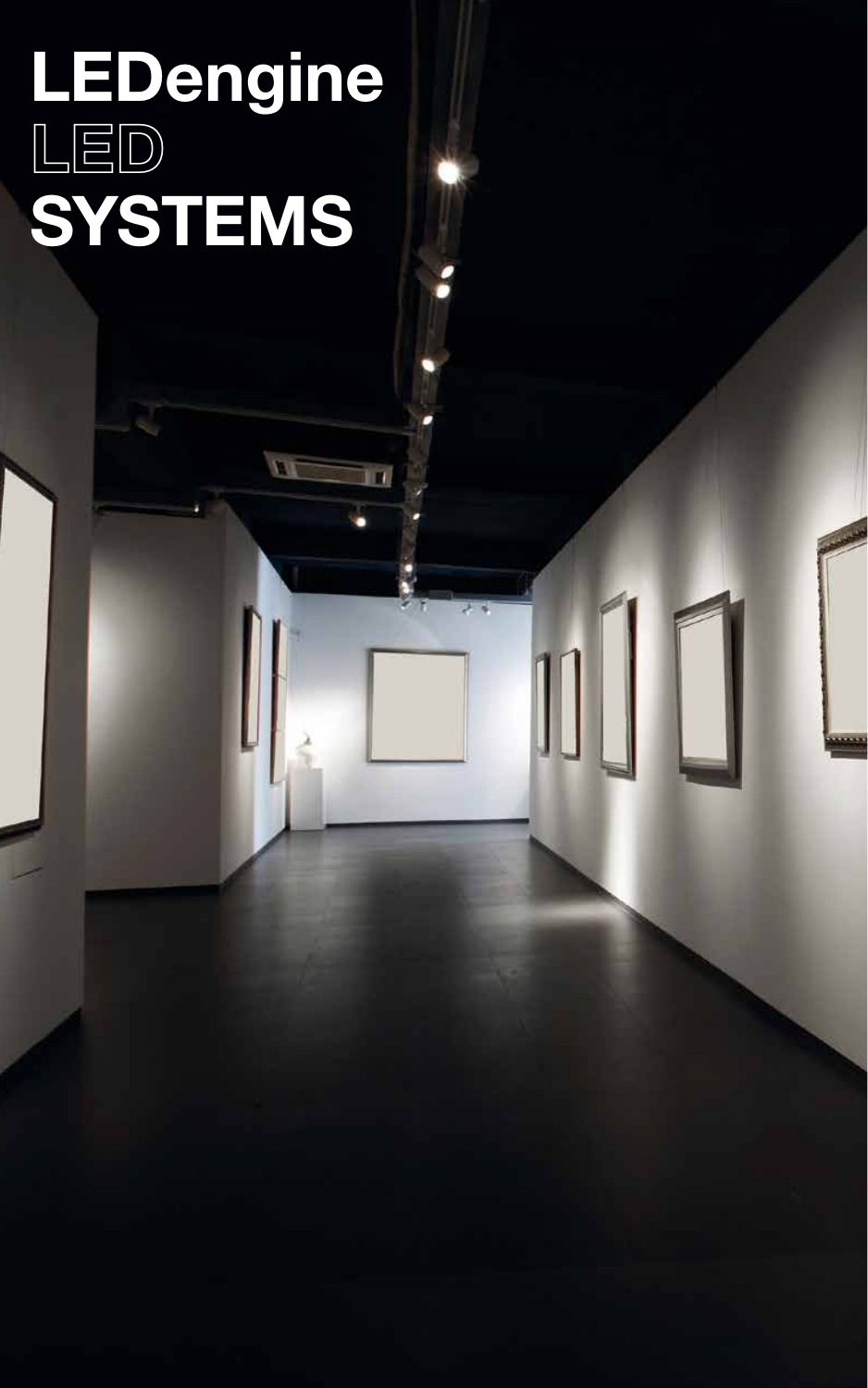#### LED-Driver 20 / 35 Watt with and without DALI interface

#### PS-LEDP20-L / PS-LEDP20-DALI-L PS-LEDP35-L / PS-LEDP35-DALI-L



Dimmable also without DALI by using "Push-Button" on secondary side.

#### Product advantages

- Change output current fast and easily by using our patented current selector plug.
- Select the output current you want, plug it in and done.
- All interim values are possible.

#### Product features

- Constant current (CC) to directly drive the LED
- Output power: 20 / 35 Watt
- Output current range:  $200 - 1500$  mA
- Output voltage range:  $9 \sim 50$  Vdc
- SELV equivalents

#### Technical data

| Output current range         | $200 \approx 1500$ mA     |
|------------------------------|---------------------------|
| Output voltage range         | $9 - 50$ Vdc              |
| Input voltage range          | $90 - 264$ Vac            |
| Efficiency                   | 91 %                      |
| Output power                 | 20 / 35 Watt              |
| Lost power in stand-bye-mode | 1 Watt                    |
| Fan output voltage           | $6 - 12$ Vdc (adjustable) |
| Topology                     | Full PFC (20 Watt)        |
| Cable clamps                 | Poke-in (screwless)       |



### LED-Driver 5 / 150 Watt in CC or CV version

PS-LDP-x Serie PS-LDR-x Serie



- • Wide product portfolio: 5 to 150 Watt
- Different footprints available
- Protection class: IP 67

#### Product advantages

- • Availible as constant current, or constant voltage
- Outdoor useable (IP67), fully coated
- Custom designs or modifications are possible

#### Product features

- Output power range: 5 to 150 Watt
- Output voltage range:  $9 \sim 50$  Vdc
- • Optional output voltage of 200 Vdc
- • Good price to value ratio

### LED-Driver 35 / 85 Watt for nearly all kinds of COB's

#### PS-LEDP85-C / PS-LEDP85-DALI-C



Healthy light without 100Hz flashing nor PWM-flicker.

#### Product advantages

- High output voltage of 55 Vdc
- • Adjustable output current range: 200 to 1500mA
- Fan output voltage range:  $6 \sim 12$  Vdc (adjustable)

#### Product features

- • Output current automatically regulated through themo-temperature sensor (NTC)
- • Output current soft start to extend LED life time
- High efficiency >91%

| Output current range         | $100 \sim 5400$ mA     |
|------------------------------|------------------------|
| Output voltage range         | $9 - 50$ Vdc           |
| Input voltage range          | $90 - 264$ Vac         |
| Efficiency                   | 90%                    |
| Output power range           | $5 - 150$ Watt         |
| Lost power in stand-bye-mode | $< 0.5$ Watt           |
| Protection class             | IP 67                  |
| Case shape                   | round, long or compact |
| Cable                        | fixed within device    |



#### Technical data Technical data

| Output current range    | $200 \sim 1500 \text{ mA}$ |
|-------------------------|----------------------------|
| Output voltage range    | $21 - 55$ Vdc              |
| Optional output voltage | of 200 Vdc                 |
| Input voltage range     | $90 - 264$ Vac             |
| Efficiency              | 91 %                       |
| Output power            | 35 / 85 Watt               |
| Isolation class         | SELV / Class 2 isolation   |
| DALL interface          | <b>DALI</b>                |
| Topology                | Full PFC                   |
| Cable clamps            | Poke-in (screwless)        |

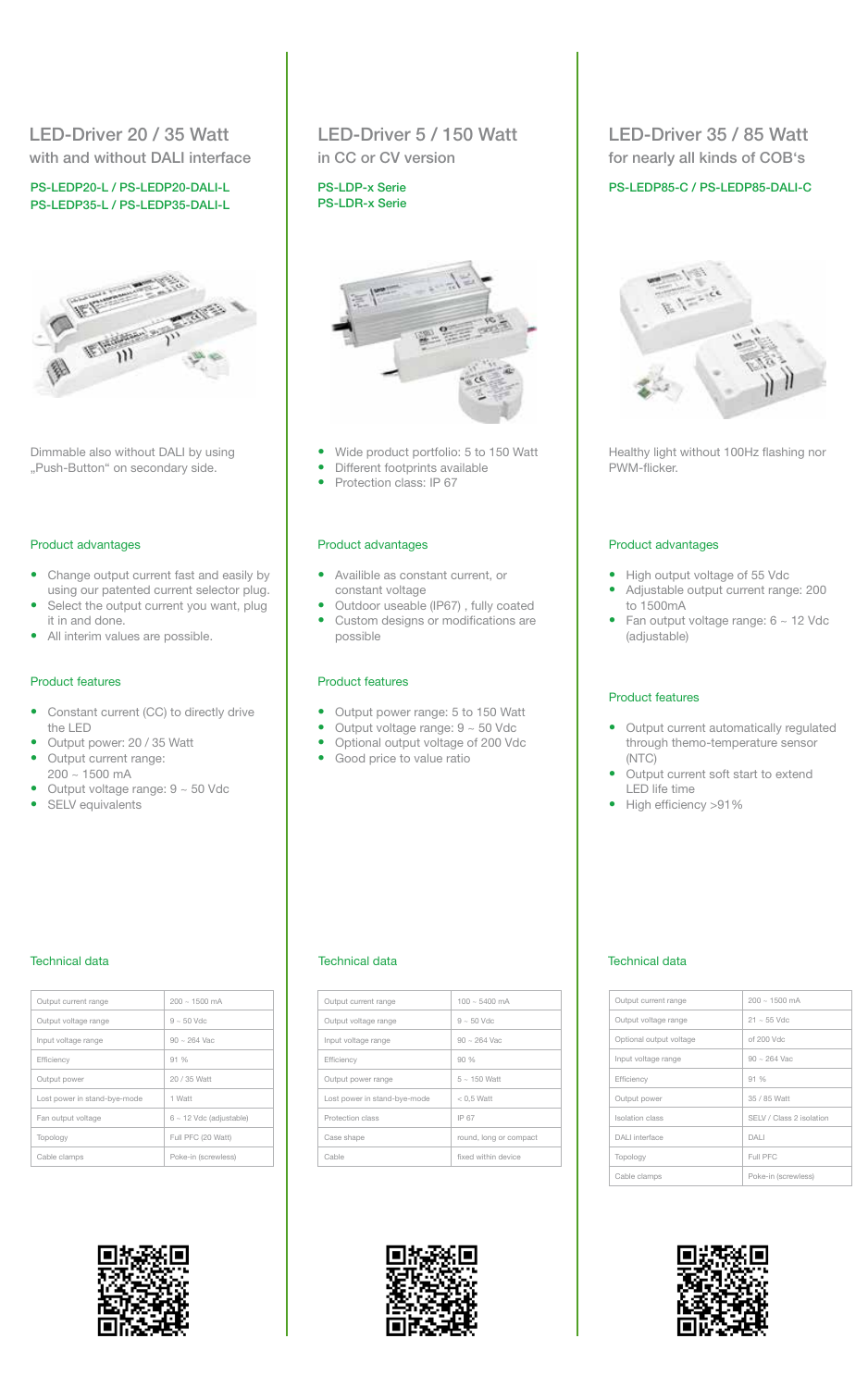## **power supply LED CONTROL**



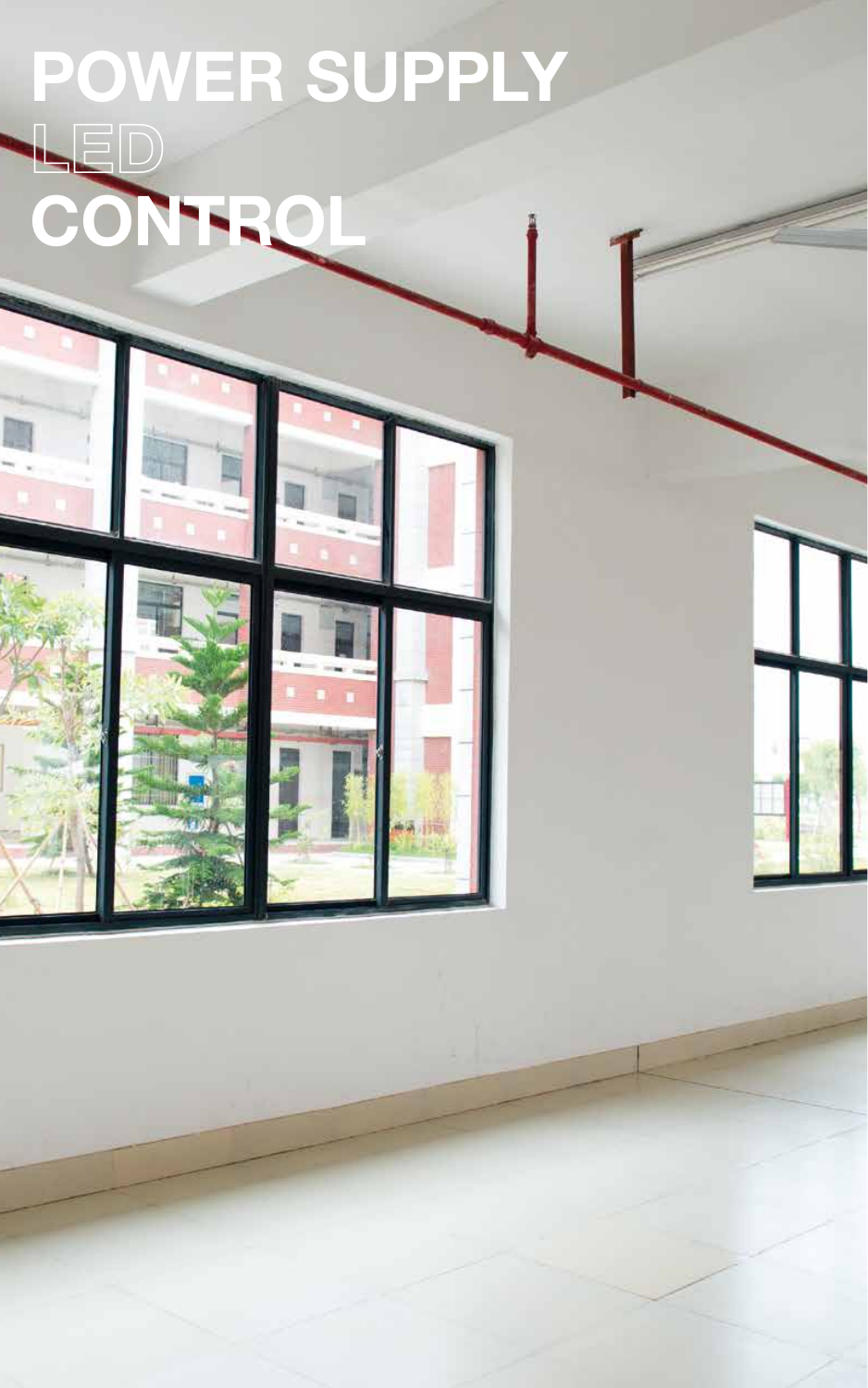### LED-Driver 6 to 250 Watt for nearly all kinds of LED's



The PS-SMP product series is designed for the cost sensitive market segment. The drivers are available in both CC and CV modes

#### Product advantages

- Large product range from 6 to 250 Watt
- Slimline design

#### Product features

- Screw terminal
- Approved for use as part of furniture accessories
- Compact design

#### Technical data Technical data

| Output current range | $350 - 16700$ mA          |
|----------------------|---------------------------|
| Output voltage range | $8 - 142$ Vdc             |
| Input voltage range  | $90 - 264$ Vac            |
| Efficiency           | 90%                       |
| Output power range   | $6 - 250$ Watt            |
| Protection class     | IP 67                     |
| Case shape           | Slimline, long or compact |
| Cable clamps         | Screw terminal            |



### **LEDengine** for nearly all kinds of COB's

#### PS-SMP-Serie **PS-LE2-1 / PS-LE2-2** PS-LE2-2 Dimming



With our LEDengines you can achieve fast time to market for your products. We take care of all LED technical issues for your lamp designs.

#### Product advantages

- Active cooling up to 75 Watt
- Passive cooling up to 25 Watt
- No unsightly protruding external heat sink wings

#### Product features

- SUNON fan with 70 thousand hours MTBF
- Extremely silent, based on magnet field technology
- Fast and simple assembling of the reflector by bayonet catch (LEDiL)

| Dimension                      | $60 \times 60 \times 70$ mm (passive)                                        |
|--------------------------------|------------------------------------------------------------------------------|
| Dimension                      | 60 x 60 x 85 mm (active)                                                     |
| Output power range             | $10 - 75$ Watt                                                               |
| Optional temperature regulated | by NTC                                                                       |
| Fan                            | Sunon magnet field<br>HA50151V4-000U-999                                     |
| Flux                           | up to 7500 lm                                                                |
| Compatible LEDs                | COBs up to 33mm in<br>diametre                                               |
| <b>Bracket</b>                 | Special hook for c-profile<br>available. Easy to use and<br>with great value |



### Accessories

for the PS-LEDP-serie

#### Automatic Regulation **Sensors**



With our comprehensive range of accessories, our LED driver PS-LEDP will transform into a real all-rounder. Energy saving and comfort will make life easier for all and continue to save your costs for all of its lifetime.

#### Product advantages

- Simply plug the module into the LED driver, then plug in the sensor and you are done
- The sensors are easily connectable and extendable by using standard USB extension cables

#### Product features

- Dimming function also without DALI by using a push button on secondary side. No cost intensive and complex isolation hardwares required
- • Anti Aging Module: for consistent light emission over the entire life time of your LEDs
- Movement sensor: the output current will be automatically and slowly reduced, when no one is present in the circle of detection. On/off time and reaction time are easily and simply adjustable
- Auto-light-sensor: the luminance sensor measures the brightness at the target location and will automatically adjust the LED driver luminance output according to the ambient light conditions. Result: perfect utilization of both natural and artificial light. Always the ideal luminance for the end user and maximum energy saving

#### Technical data

| Supply voltage          | 5 Vdc supported by LED<br>driver PS-LEDP-series         |
|-------------------------|---------------------------------------------------------|
| Sensor cable connection | Standard USB-extension<br>cable type A (femalen / male) |
| Dimming function        | push button on secondary<br>side: SELV                  |
| Саве                    | Plastic isolation class 2                               |